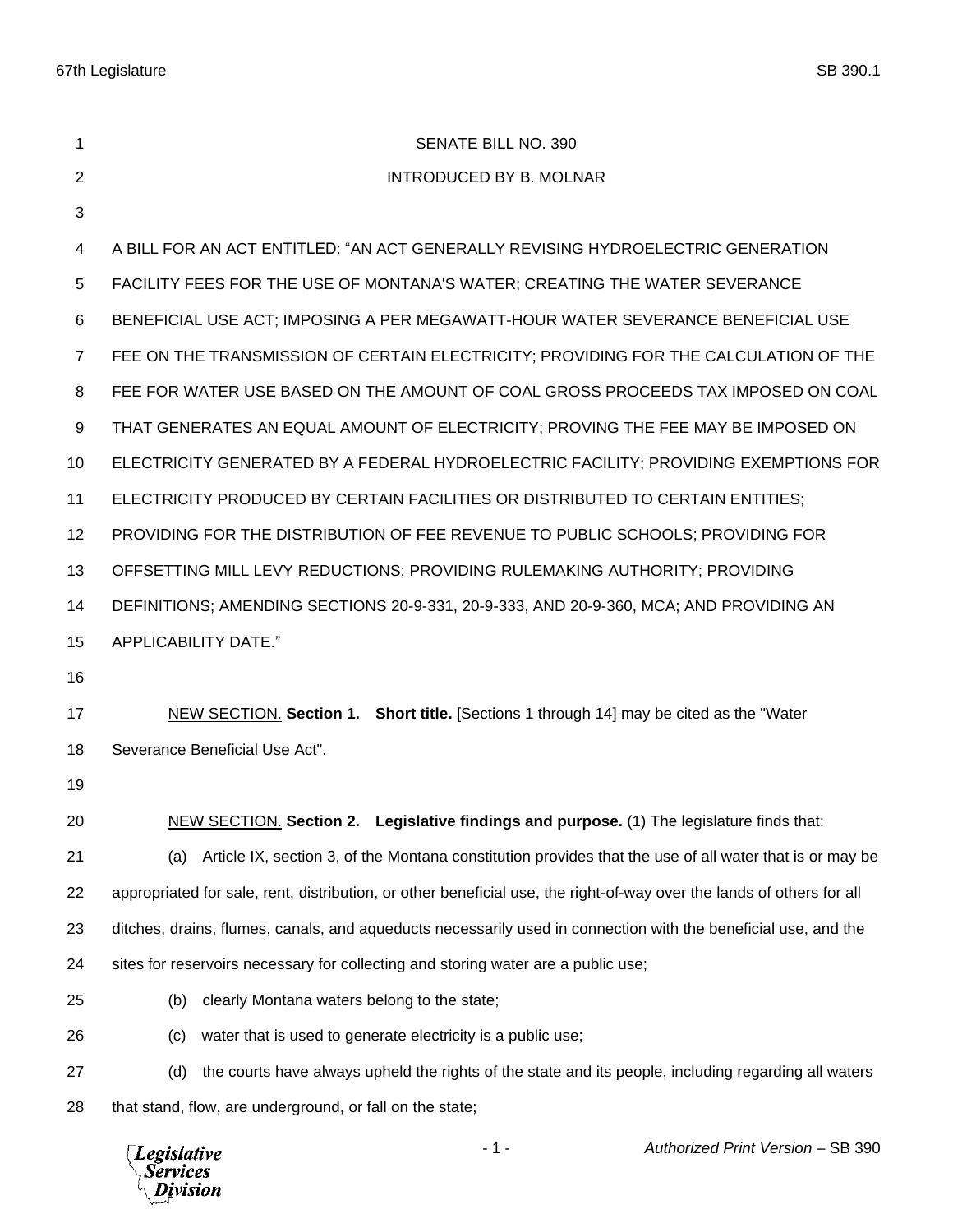(e) the state has a right to the economic value of the flows, falling, and storage of the water that belongs to the state;

 (f) the United States environmental protection agency recognized the state's primacy over its water and under political and legal pressure withdrew a 2015 rule that impermissibly expanded the definition of waters of the United States under the federal Clean Water Act;

 (g) Yosemite National Park, a political subunit, is compensated for the fall of its water generating electricity for San Francisco;

8 (h) in 1989, the Montana Supreme Court, in its decision Pacific Power and Light Co. v. Department of Revenue, 237 MT 77, upheld that an enforceable contract right to use or enjoy property owned by a federal agency is subject to taxation;

 (i) pursuant to Article X, section 1, of the Montana constitution, the legislature is required to provide a basic system of free, quality, public elementary and secondary schools throughout the state that will guarantee equality of educational opportunity to all; and

(j) the best way to compensate the people of the state is to benefit the public school system.

 (2) Consistent with the policy established by the legislature, the purpose of [sections 1 through 14] is to reimburse the people of the state for the beneficial use of one of the state's most important resources by funding public elementary and secondary schools. The people of the state that receive electricity from hydroelectric generation in the state receive a corresponding benefit, and therefore a fee should not be imposed on this electricity. However, the people of the state do not receive a benefit for the use of the state's water that is used predominately to produce electricity used outside the state. The only way to equitably reimburse the people of the state is to impose a fee on hydroelectric generation that does not provide a beneficial use to the people of the state. The fee must be imposed as a beneficial use fee, regardless of whether the electricity is generated by an agency of the federal government or a private producer that does not sell significant electricity to Montanans.

 NEW SECTION. **Section 3. Definitions.** As used in [sections 1 through 14], unless the context requires otherwise, the following definitions apply:

(1) "Customer" or "purchaser" means a person who acquires for consideration electricity for use or

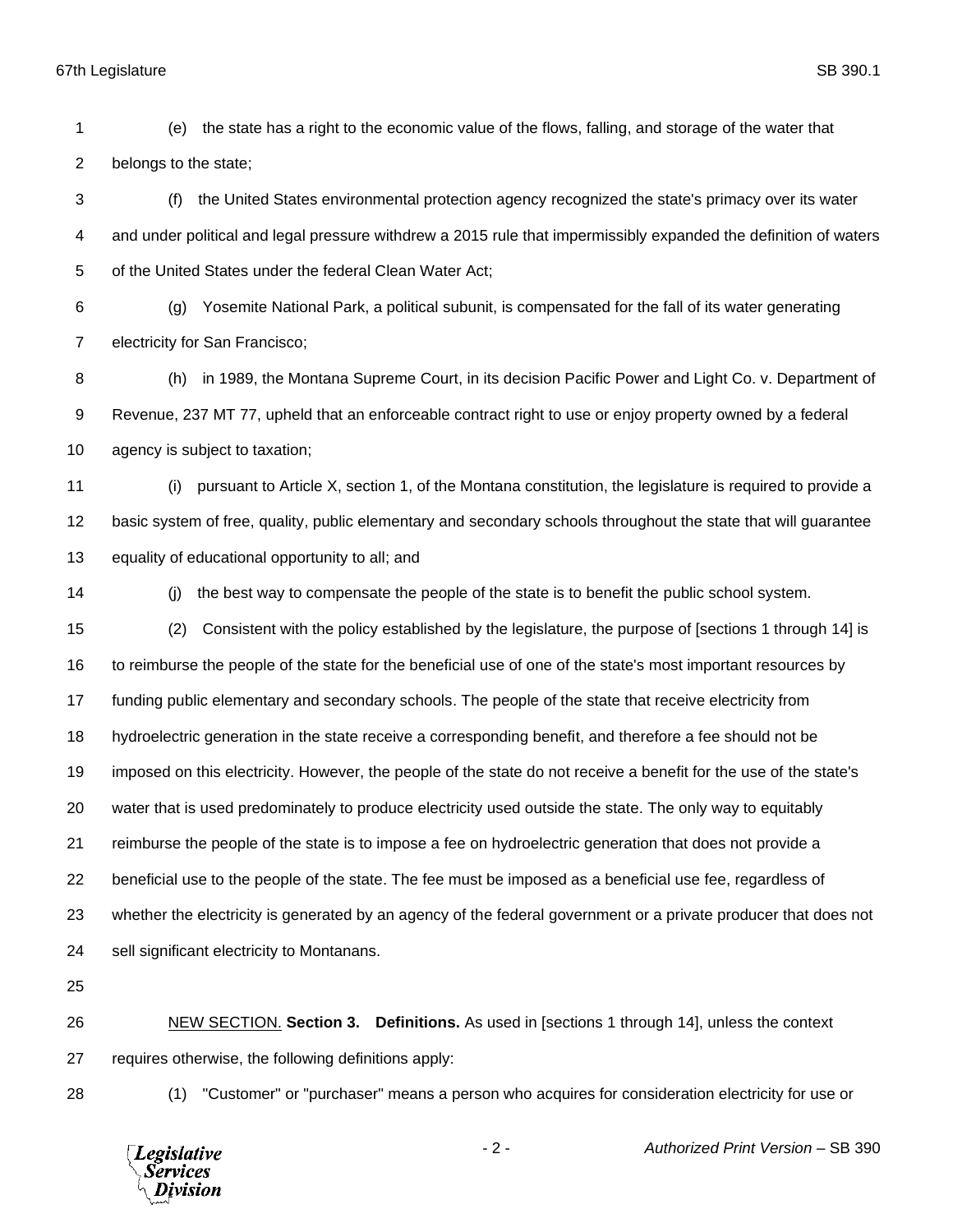consumption and not for resale.

 (2) (a) "Distribution services provider" means a person controlling or operating distribution facilities for the distribution of electricity to the public.

 (b) The term includes a purchaser who takes electricity directly from a transmission line or substation and a purchaser who generates electricity for the purchaser's own use, but does not include electricity generated by the purchaser for noncommercial use or for agricultural use.

 (3) (a) "Hydroelectric facility" means an operating facility located in the state that produces electricity using water power.

(b) The term includes a facility owned or operated by an agency of the United States government.

 (4) "Person" means an individual, estate, trust, receiver, cooperative association, corporation, limited liability company, firm, partnership, joint venture, syndicate, or other entity, including any gas or electric utility owned or operated by a county, municipality, or other political subdivision of the state.

 (5) "Transmission services provider" means a person or entity controlling or operating facilities used for the transmission of electricity.

NEW SECTION. **Section 4. Water power severance beneficial usage fee -- reimbursement for** 

 **use of state resource.** (1) (a) Except as provided in subsection (3), a water power severance beneficial usage fee is imposed on electricity generated by a hydroelectric facility. The fee payer provided for in subsection (2) shall remit the usage fee based on the number of megawatts of electricity delivered to the fee payer from the hydroelectric facility multiplied by the rate in subsection (1)(b).

 (b) The department shall determine the rate of the usage fee on an annual basis by calculating the average amount of coal severance tax that is imposed on the amount of coal mined in the state that it takes to generate 1 megawatt of electricity in the state. For the purpose of the calculation, the department shall make the determination using the amount of severance tax for each megawatt generated in the prior calendar year. The department shall publish the rate of the prior calendar year on the department's website.

 (2) (a) (i) For electricity produced by a hydroelectric facility for delivery outside the state, the fee payer is the transmission services provider. The transmission services provider shall remit the fee based on the megawatt hours introduced onto transmission lines from the hydroelectric facility.

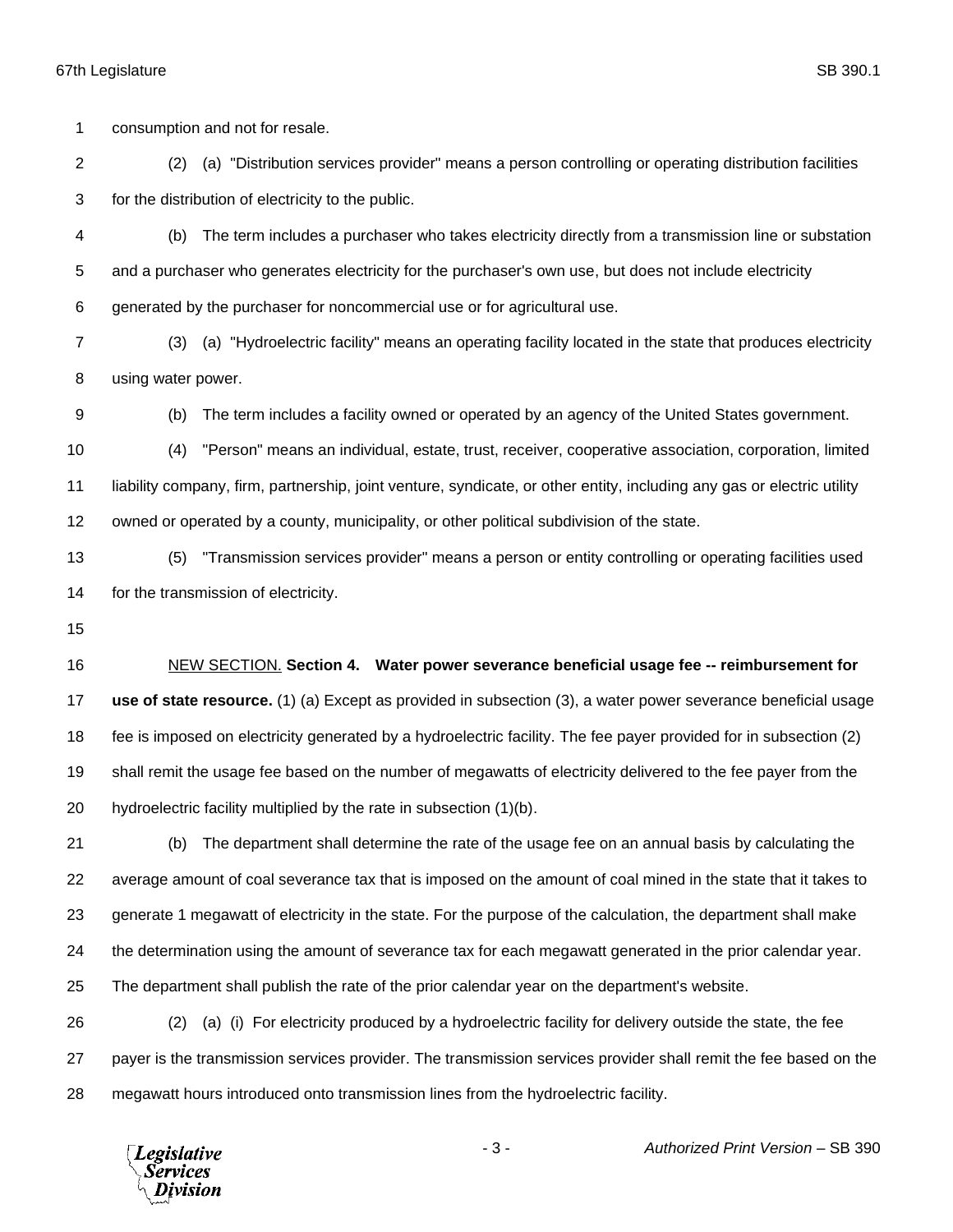| 1              | (ii) For electricity produced by a hydroelectric facility in the state for delivery within the state, the fee      |
|----------------|--------------------------------------------------------------------------------------------------------------------|
| $\overline{c}$ | payer is the distribution services provider. The transmission services provider shall collect the fee based on the |
| 3              | amount of kilowatt hours of electricity delivered to the distribution services provider. The fee payer may apply   |
| 4              | for a refund for overpayment pursuant to [section 13].                                                             |
| 5              | (b) (i) If more than one transmission services provider transmits electricity, the last transmission               |
| 6              | services provider transmitting or delivering the electricity shall collect the fee.                                |
| 7              | (ii) If the transmission services provider is an agency of the United States government, the distribution          |
| 8              | services provider receiving the electricity shall self-assess the fee subject to the provisions of [sections 1     |
| 9              | through 14].                                                                                                       |
| 10             | Electricity generated by a hydroelectric facility that satisfies one of the following characteristics is<br>(3)    |
| 11             | exempt from the fee provided for in this section:                                                                  |
| 12             | all electricity generated by a hydroelectric facility that is rate-based by the public service<br>(a)              |
| 13             | commission provided for in 2-15-2602;                                                                              |
| 14             | electricity produced by a hydroelectric facility within the exterior boundaries of a Montana Indian<br>(b)         |
| 15             | reservation; or                                                                                                    |
| 16             | electricity delivered to a distribution services provider that is a municipal electric utility described in<br>(c) |
| 17             | 69-8-103(4)(b) or a rural electric cooperative organized under the provisions of Title 35, chapter 18.             |
| 18             |                                                                                                                    |
| 19             | NEW SECTION. Section 5. Collection of fee. (1) A transmission services provider shall collect the                  |
| 20             | water power severance beneficial usage fee imposed under [section 4] from the fee payer and pay the fee            |
| 21             | collected to the department. If the transmission services provider collects a fee in excess of the fee imposed by  |
| 22             | [section 4], both the fee and the excess must be remitted to the department.                                       |
| 23             | A self-assessing distribution services provider is subject to the provisions of [sections 1 through<br>(2)         |
| 24             | 14].                                                                                                               |
| 25             | The fee collected under [sections 1 through 14] must, in accordance with the provisions of 17-2-<br>(3)            |
| 26             | 124, be deposited in the water severance account provided for in [section 6].                                      |
| 27             |                                                                                                                    |
| 28             | NEW SECTION. Section 6. Water severance account -- school funding -- mill levy reduction --                        |

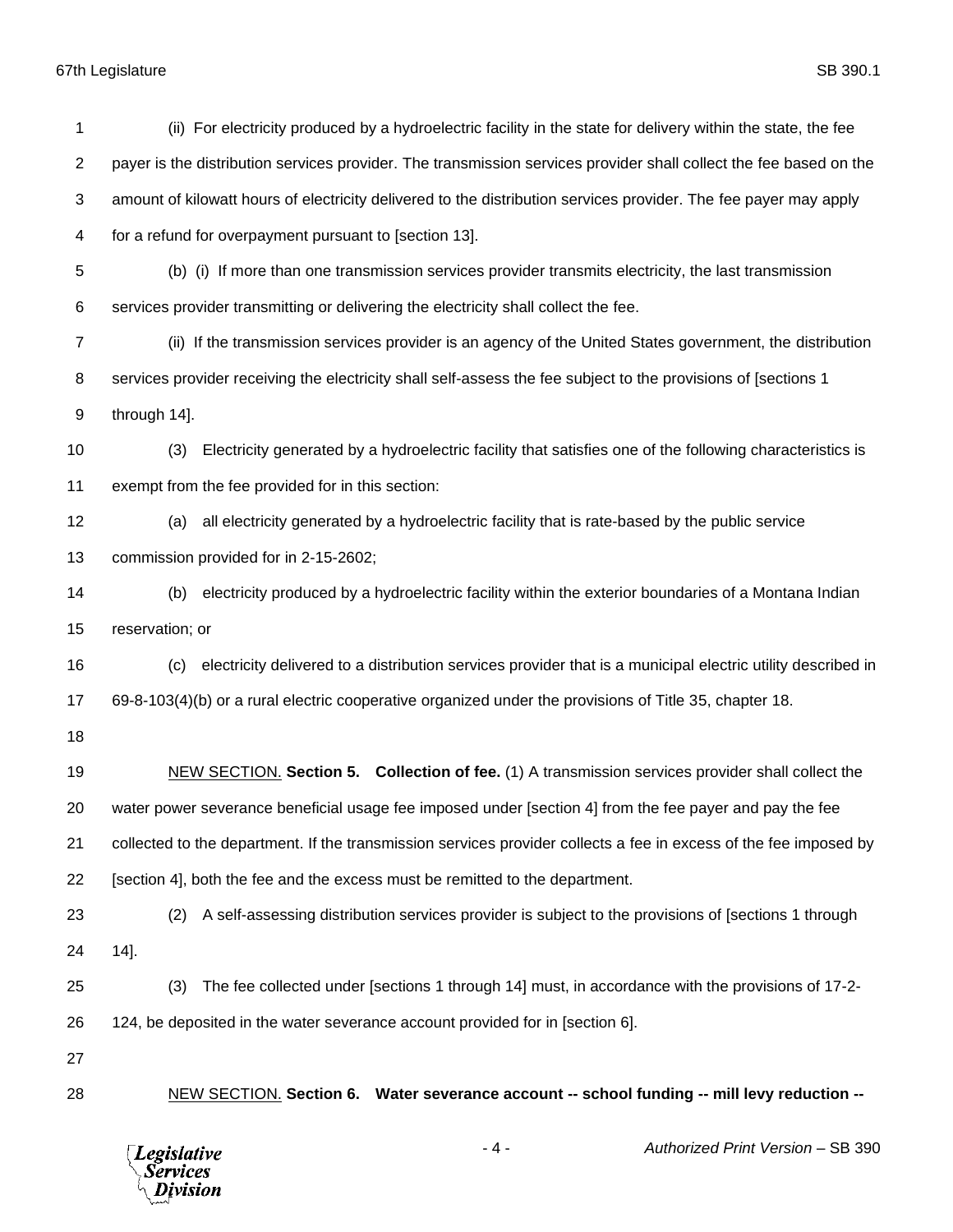**rulemaking.** (1) There is a water severance account in the state special revenue fund provided for in 17-2-102. Money in the account and money appropriated from the account by the legislature must be used for the purposes provided in this section.

 (2) The amount of 90% of revenue is allocated to school funding by offsetting the statewide mill levies in 20-9-331, 20-9-333, and 20-9-360.

 (a) The allocation must be used to reduce the statewide property tax levies for the fiscal year in an amount equal to fee revenues allocated under this subsection (2) during the preceding fiscal year.

 (b) The money must be used first to reduce the mill levy provided for in 20-9-360. If the amount of revenue allocated under this subsection (2) exceeds the amount of revenue that would have been collected under 20-9-360, the department shall reduce the mill levies provided for in 20-9-331, followed by the mill levies provided for in 20-9-333. If all three levies are reduced to 0%, the excess revenue must be deposited in the guarantee account provided for in 20-9-622.

 (c) The department shall calculate the mill levy reductions and instruct the county commissioners of each county to reduce the number of mills levied based on this subsection (2). The mill levy calculation must be established in tenths of mills and must be the same for every taxing entity on a statewide basis. If the mill levy calculation does not result in an even tenth of a mill, then the calculation must be rounded up to the nearest tenth of a mill. The department shall adopt rules that provide the amount of the reductions and the process for implementation of property tax relief by the county treasurer, the department, and the taxpayer, including the reasonable extension of any statutory deadlines.

 (3) The amount of 10% of revenue is allocated to the department for administration and legal expenses associated with the implementation of [sections 1 through 14]. The department, the attorney general, and the public service commission may seek outside counsel and use existing appropriation authority or contingency appropriation authority for legal expenses associated with the implementation of [sections 1 through 14].

 NEW SECTION. **Section 7. Returns -- payment -- authority of department.** (1) On or before the 30th day of the month following the end of the calendar quarter in which the water power severance beneficial usage fee imposed by [sections 1 through 14] is payable, a return, on a form provided by the department, and



- 5 - *Authorized Print Version* – SB 390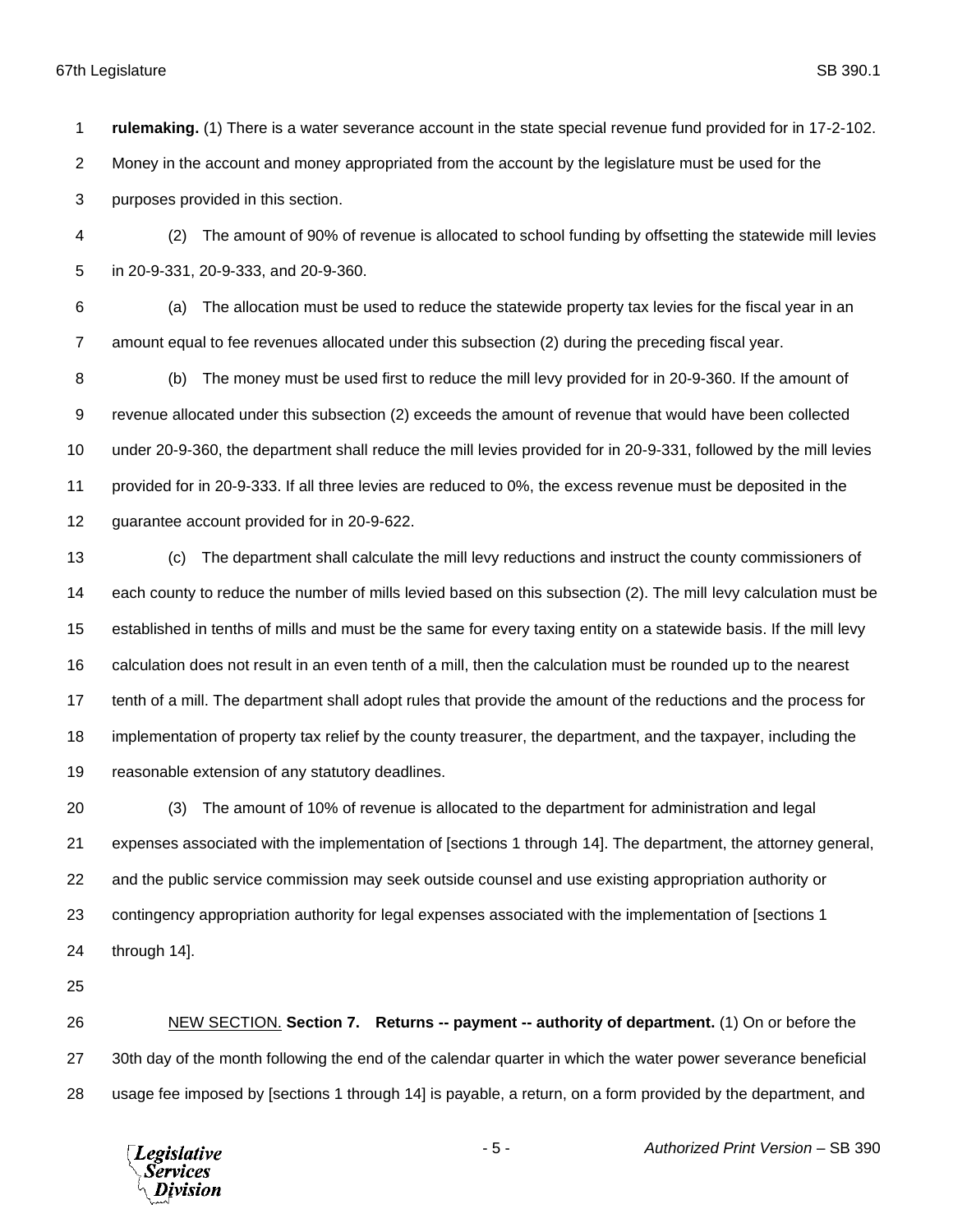payment of the fee for the preceding calendar quarter must be filed with the department.

 (2) Each person engaged in transmitting electricity in this state that is subject to the fee under [sections 1 through 14] shall file a return.

 (3) (a) A person required to collect and pay to the department the fee imposed by [sections 1 through 14] shall keep records, render statements, make returns, and comply with the provisions of [sections 1 through 14] and the rules prescribed by the department. Each return or statement must include the information required by the rules of the department.

 (b) For the purpose of determining compliance with the provisions of [sections 1 through 14], the department is authorized to examine or cause to be examined any books, papers, records, or memoranda relevant to making a determination of the amount of the fee due, whether the books, papers, records, or memoranda are the property of or in the possession of the person filing the return or another person. In

determining compliance, the department may use statistical sampling and other sampling techniques consistent

with generally accepted auditing standards. The department may also:

(i) require the attendance of a person having knowledge or information relevant to a return;

(ii) compel the production of books, papers, records, or memoranda by the person required to attend;

(iii) implement the provisions of 15-1-703 if the department determines that the collection of the fee is

or may be jeopardized because of delay;

(iv) take testimony on matters material to the determination; and

(v) administer oaths or affirmations.

(4) Pursuant to rules established by the department, returns may be computer-generated and

electronically filed.

NEW SECTION. **Section 8. Examination of return -- adjustments -- delivery of notices and** 

**demands.** (1) If the department determines that the amount of the water power severance beneficial usage fee

due is different from the amount reported, the amount of the fee computed on the basis of the examination

conducted pursuant to [section 7] constitutes the fee to be paid.

 (2) If the fee due exceeds the amount of fee reported as due on the return, the excess must be paid to the department within 30 days after notice of the amount and demand for payment is mailed or delivered to

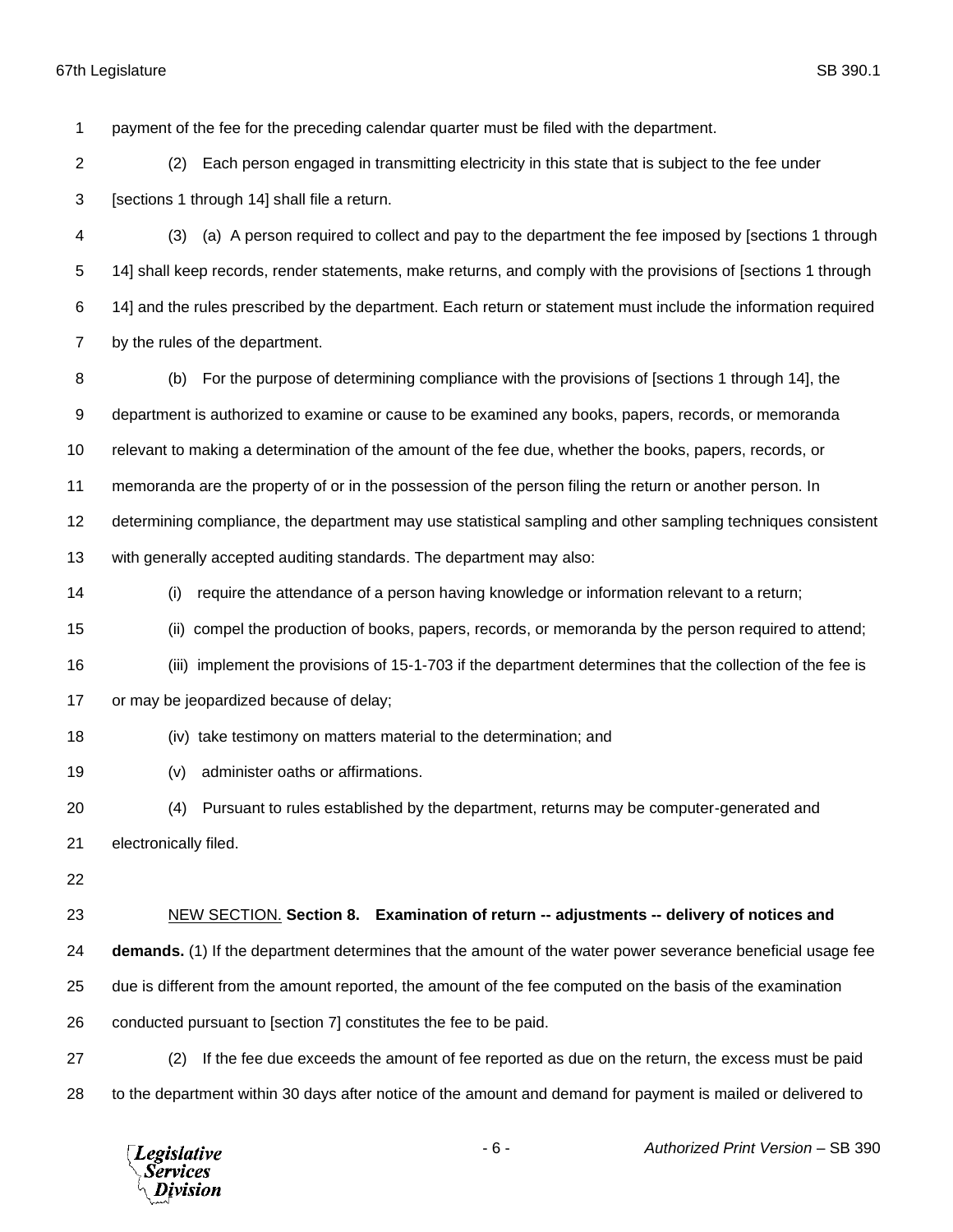the person making the return unless the fee payer files a timely objection as provided in 15-1-211. If the amount 2 of the fee found due by the department is less than that reported as due on the return and has been paid, the excess must be credited or, if no fee liability exists or is likely to exist, refunded to the person making the return. (3) The notice and demand provided for in this section must contain a statement of the computation of the fee and interest and must be: (a) sent by mail to the fee payer at the address given in the fee payer's return, if any, or to the fee payer's last-known address; or (b) served personally on the fee payer. (4) A fee payer filing an objection to the demand for payment is subject to and governed by the uniform procedure provided in 15-1-211. NEW SECTION. **Section 9. Penalties and interest for violation.** (1) (a) A person who fails to file a return as required by [section 7] must be assessed a penalty as provided in 15-1-216. The department may waive the penalty as provided in 15-1-206. (b) A person who fails to file the return required by [section 7] and to pay the fee on or before the due date must be assessed a penalty and interest as provided in 15-1-216. The department may waive the penalty as provided in 15-1-206. (2) A person who purposely fails to pay the water power severance beneficial usage fee when due must be assessed an additional penalty as provided in 15-1-216. NEW SECTION. **Section 10. Authority to collect delinquent fee.** (1) (a) The department shall collect water power severance beneficial usage fees that are delinquent as determined under [sections 1 through 14]. (b) If a fee imposed by [sections 1 through 14] or any portion of the fee is not paid when due, the department may issue a warrant for distraint as provided in Title 15, chapter 1, part 7. (2) In addition to any other remedy, in order to collect delinquent fees after the time for appeal has expired, the department may direct the offset refunds or other funds that are due to the transmission services provider from the state, except wages subject to the provisions of 25-13-614 and retirement benefits.



- 7 - *Authorized Print Version* – SB 390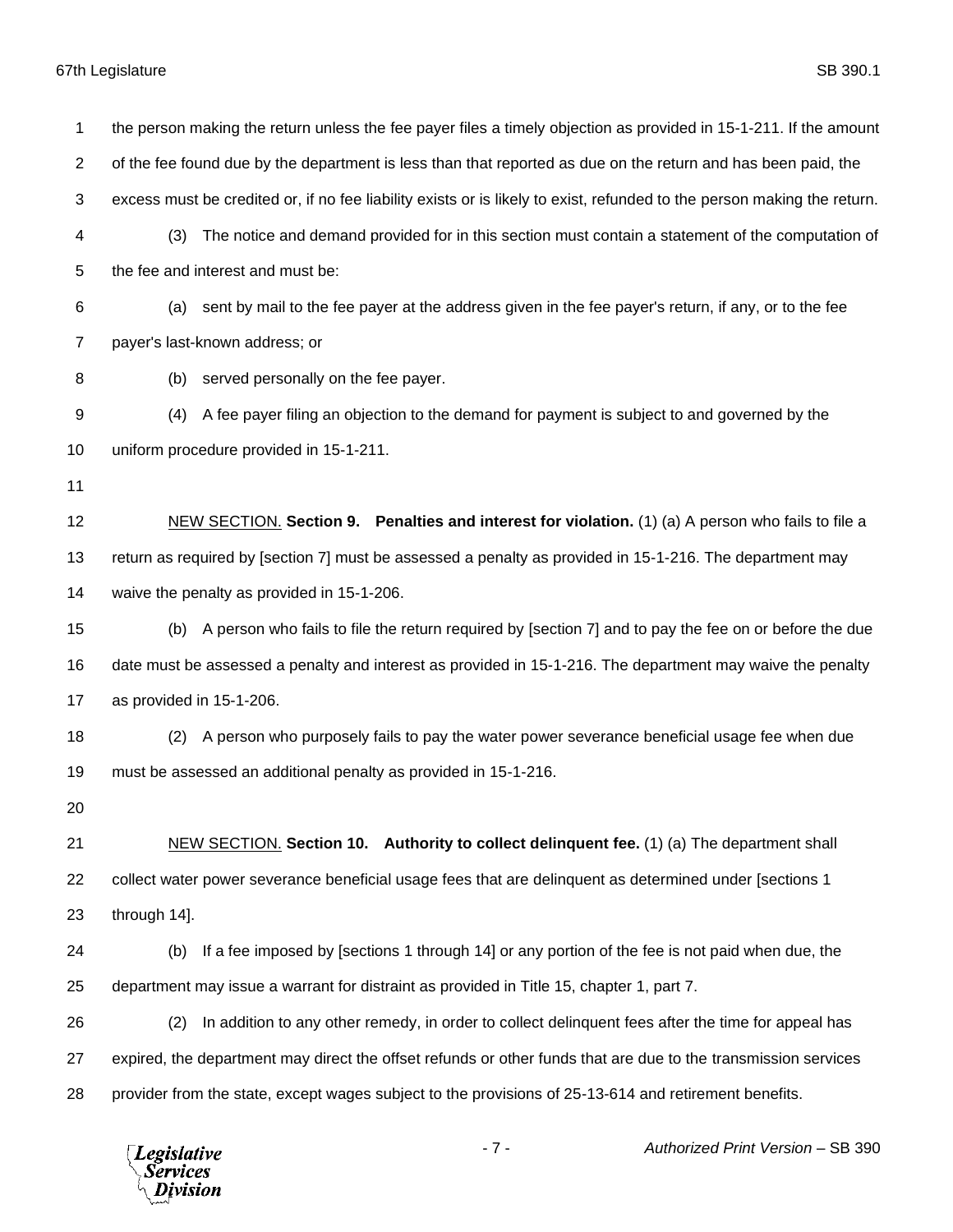| 1  | As provided in 15-1-705, the transmission services provider has the right to a review on the liability<br>(3)          |
|----|------------------------------------------------------------------------------------------------------------------------|
| 2  | prior to any offset by the department.                                                                                 |
| 3  | The department may file a claim for state funds on behalf of the transmission services provider if a<br>(4)            |
| 4  | claim is required before funds are available for offset.                                                               |
| 5  |                                                                                                                        |
| 6  | NEW SECTION. Section 11. Penalty and interest on deficiency. Penalty and interest must be                              |
| 7  | added to any deficiency assessment as provided in 15-1-216.                                                            |
| 8  |                                                                                                                        |
| 9  | NEW SECTION. Section 12. Limitations. (1) Except in the case of a person who purposely or                              |
| 10 | knowingly, as those terms are defined in 45-2-101, files a false or fraudulent return violating the provisions of      |
| 11 | [sections 1 through 14], a deficiency may not be assessed or collected with respect to a month or quarter for          |
| 12 | which a return is filed unless the notice of additional water power severance beneficial usage fee proposed to         |
| 13 | be assessed is mailed to or personally served on the fee payer within 5 years from the date on which the return        |
| 14 | was filed. For the purposes of this section, a return filed before the last day prescribed for filing is considered to |
| 15 | be filed on the last day.                                                                                              |
| 16 | If, before the expiration of the 5-year period prescribed in subsection (1) for assessment of the fee,<br>(2)          |
| 17 | the transmission services provider consents in writing to an assessment after expiration of the 5-year period, a       |
| 18 | deficiency may be assessed at any time prior to the expiration of that period.                                         |
| 19 |                                                                                                                        |
| 20 | NEW SECTION. Section 13. Refunds -- interest -- limitations. (1) A claim for a refund or credit as a                   |
| 21 | result of overpayment of water power severance beneficial usage fees collected under [sections 1 through 14]           |
| 22 | must be filed within 5 years of the date on which the return was due, without regard to any extension of time for      |
| 23 | filing.                                                                                                                |
| 24 | (a) Interest on an overpayment must be paid or credited at the same rate as the interest rate<br>(2)                   |
| 25 | charged on unpaid taxes as provided in 15-1-216.                                                                       |
| 26 | Except as provided in subsection $(2)(c)$ , interest must be paid from the date on which the return<br>(b)             |
| 27 | was due or the date of overpayment, whichever is later. Interest does not accrue during any period in which the        |
| 28 | processing of a claim is delayed more than 30 days because the transmission services provider has not                  |

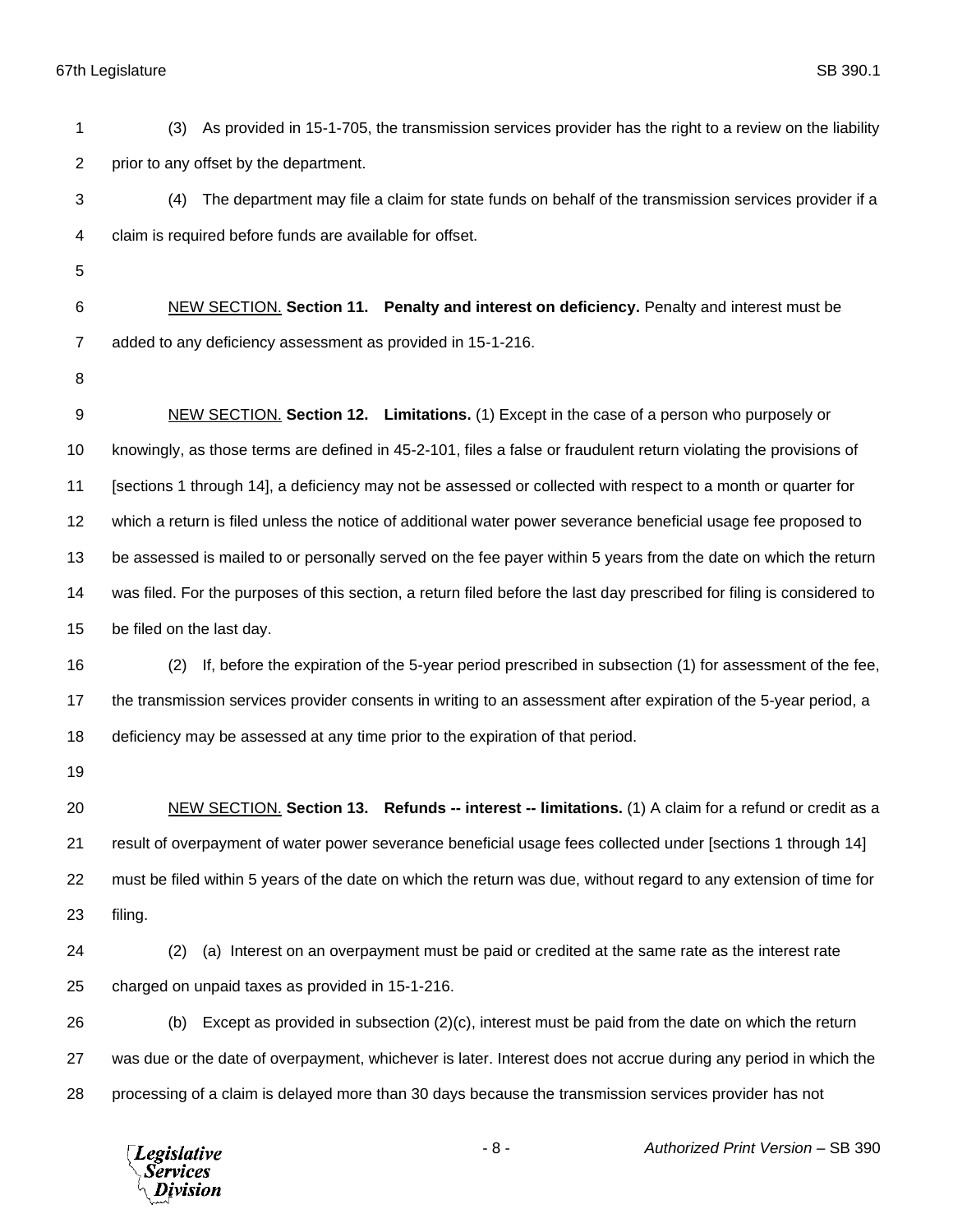| 1              | furnished necessary information.                                                                                  |
|----------------|-------------------------------------------------------------------------------------------------------------------|
| $\overline{2}$ | The department is not required to pay interest if:<br>(c)                                                         |
| 3              | the overpayment is refunded or credited within 6 months of the date on which a claim was filed; or<br>(i)         |
| 4              | (ii) the amount of overpayment and interest does not exceed \$1.                                                  |
| 5              |                                                                                                                   |
| 6              | NEW SECTION. Section 14. Administration -- rules. The department shall:                                           |
| $\overline{7}$ | administer and enforce the provisions of [sections 1 through 14];<br>(1)                                          |
| 8              | cause to be prepared and distributed forms and information that may be necessary to administer<br>(2)             |
| 9              | the provisions of [sections 1 through 14]; and                                                                    |
| 10             | adopt rules that may be necessary or appropriate to administer and enforce the provisions of<br>(3)               |
| 11             | [sections 1 through 14].                                                                                          |
| 12             |                                                                                                                   |
| 13             | Section 15. Section 20-9-331, MCA, is amended to read:                                                            |
| 14             | "20-9-331. Basic county tax for elementary equalization and other revenue for county                              |
| 15             | equalization of elementary BASE funding program. (1) Subject to 15-10-420 and subsection (3) of this              |
| 16             | section, the county commissioners of each county shall levy an annual basic county tax of 33 mills on the dollar  |
| 17             | of the taxable value of all taxable property within the county, except for property subject to a tax or fee under |
| 18             | 61-3-321(2) or (3), 61-3-529, 61-3-537, 61-3-562, 61-3-570, and 67-3-204, for the purposes of elementary          |
| 19             | equalization and state BASE funding program support. The revenue collected from this levy or distributed          |
| 20             | pursuant to [section 6] must be apportioned to the support of the elementary BASE funding programs of the         |
| 21             | school districts in the county and to the state general fund in the following manner:                             |
| 22             | In order to determine the amount of revenue raised by this levy that is retained by the county, the<br>(a)        |
| 23             | sum of the estimated revenue identified in subsection (2) must be subtracted from the total of the BASE funding   |
| 24             | programs of all elementary districts of the county.                                                               |
| 25             | If the basic levy and other revenue prescribed by this section produce more revenue than is<br>(b)                |
| 26             | required to repay a state advance for county equalization, the county treasurer shall remit the surplus funds to  |
| 27             | the department of revenue, as provided in 15-1-504, for deposit to the state general fund immediately upon        |
| 28             | occurrence of a surplus balance and each subsequent month, with any final remittance due no later than June       |
|                |                                                                                                                   |

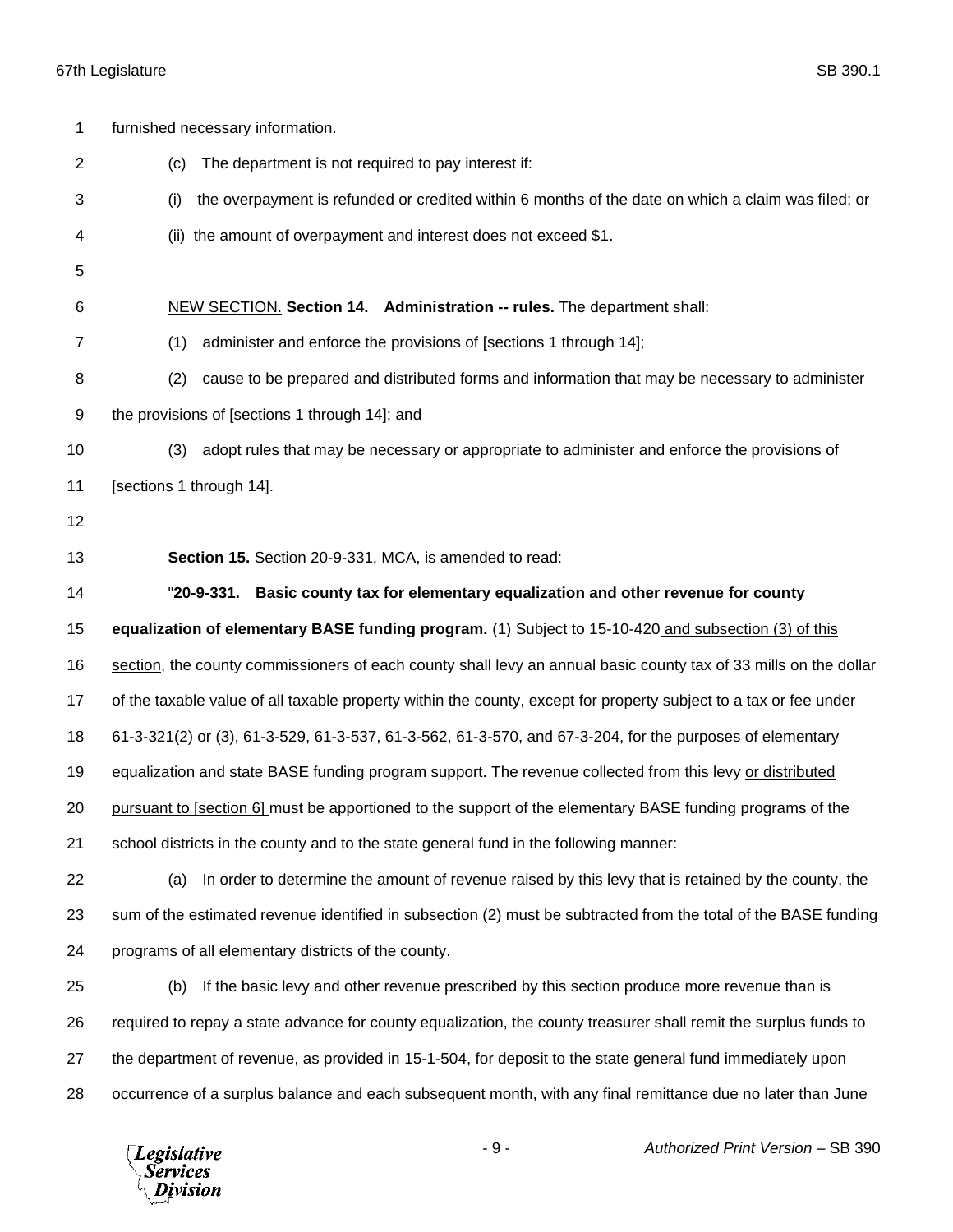| 1              | 20 of the fiscal year for which the levy has been set.                                                            |
|----------------|-------------------------------------------------------------------------------------------------------------------|
| $\overline{2}$ | The revenue realized from the county's portion of the levy prescribed by this section and the<br>(2)              |
| 3              | revenue from the following sources must be used for the equalization of the elementary BASE funding program       |
| 4              | of the county as prescribed in 20-9-335, and a separate accounting must be kept of the revenue by the county      |
| 5              | treasurer in accordance with 20-9-212(1):                                                                         |
| 6              | the portion of the federal Taylor Grazing Act funds designated for the elementary county<br>(a)                   |
| $\overline{7}$ | equalization fund under the provisions of 17-3-222;                                                               |
| 8              | the portion of the federal flood control act funds distributed to a county and designated for<br>(b)              |
| 9              | expenditure for the benefit of the county common schools under the provisions of 17-3-232;                        |
| 10             | all money paid into the county treasury as a result of fines for violations of law, except money paid<br>(c)      |
| 11             | to a justice's court, and the use of which is not otherwise specified by law;                                     |
| 12             | any money remaining at the end of the immediately preceding school fiscal year in the county<br>(d)               |
| 13             | treasurer's accounts for the various sources of revenue established or referred to in this section;               |
| 14             | any federal or state money distributed to the county as payment in lieu of property taxation,<br>(e)              |
| 15             | including federal forest reserve funds allocated under the provisions of 17-3-213;                                |
| 16             | gross proceeds taxes from coal under 15-23-703; and<br>(f)                                                        |
| 17             | oil and natural gas production taxes.<br>(g)                                                                      |
| 18             | The number of mills levied in subsection (1) of this section must be reduced when revenue is<br>(3)               |
| 19             | available from the water power severance beneficial usage fee pursuant to [section 6]."                           |
| 20             |                                                                                                                   |
| 21             | <b>Section 16.</b> Section 20-9-333, MCA, is amended to read:                                                     |
| 22             | "20-9-333. Basic county tax for high school equalization and other revenue for county                             |
| 23             | equalization of high school BASE funding program. (1) Subject to 15-10-420 and subsection (3) of this             |
| 24             | section, the county commissioners of each county shall levy an annual basic county tax of 22 mills on the dollar  |
| 25             | of the taxable value of all taxable property within the county, except for property subject to a tax or fee under |
| 26             | 61-3-321(2) or (3), 61-3-529, 61-3-537, 61-3-562, 61-3-570, and 67-3-204, for the purposes of high school         |
| 27             | equalization and state BASE funding program support. The revenue collected from this levy or distributed          |
| 28             | pursuant to [section 6] must be apportioned to the support of the BASE funding programs of high school            |

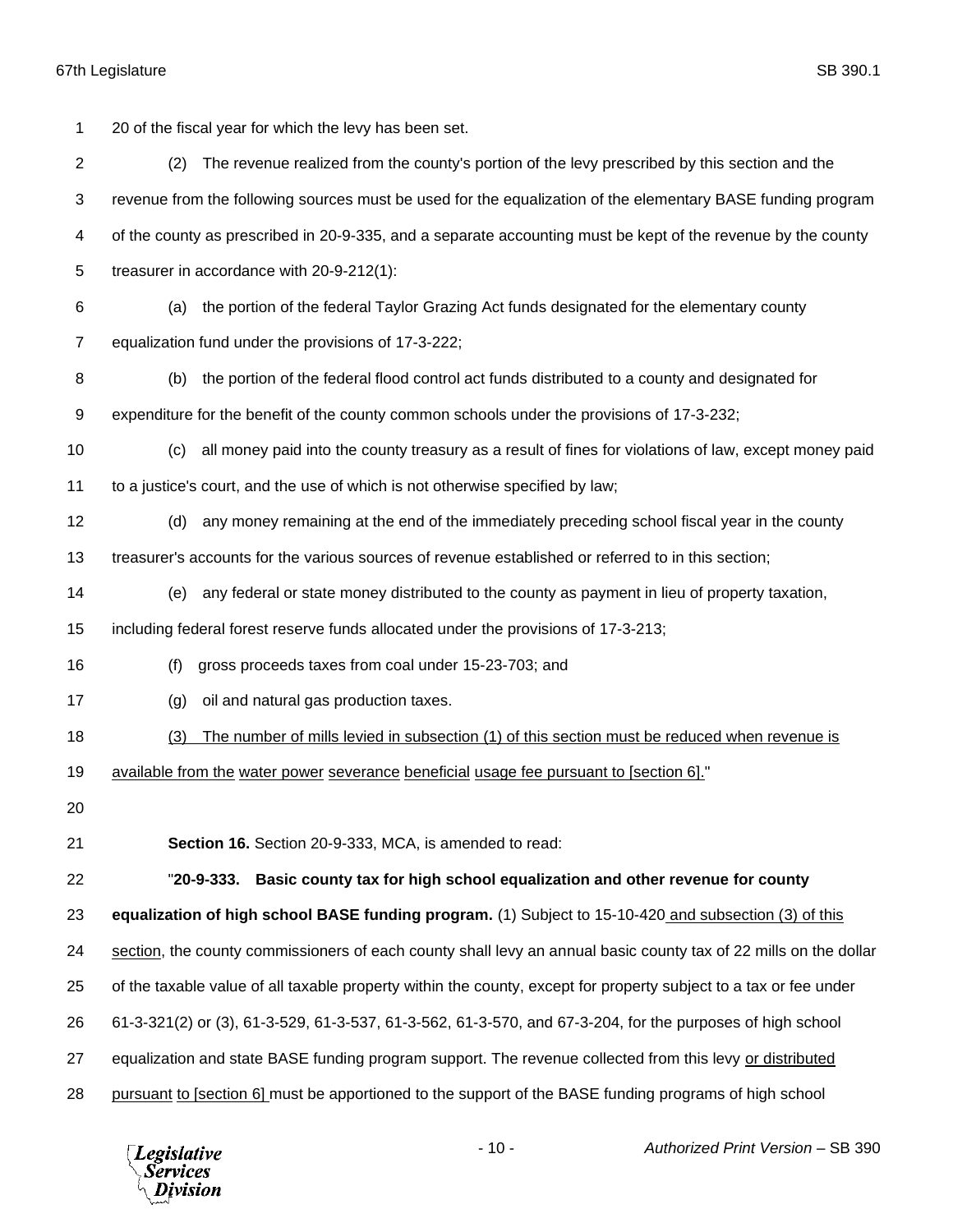districts in the county and to the state general fund in the following manner:

 (a) In order to determine the amount of revenue raised by this levy that is retained by the county, the sum of the estimated revenue identified in subsection (2) must be subtracted from the sum of the county's high school tuition obligation and the total of the BASE funding programs of all high school districts of the county. (b) If the basic levy and other revenue prescribed by this section produce more revenue than is required to repay a state advance for county equalization, the county treasurer shall remit the surplus funds to the department of revenue, as provided in 15-1-504, for deposit to the state general fund immediately upon occurrence of a surplus balance and each subsequent month, with any final remittance due no later than June 20 of the fiscal year for which the levy has been set. (2) The revenue realized from the county's portion of the levy prescribed in this section and the revenue from the following sources must be used for the equalization of the high school BASE funding program of the county as prescribed in 20-9-335, and a separate accounting must be kept of the revenue by the county treasurer in accordance with 20-9-212(1): (a) any money remaining at the end of the immediately preceding school fiscal year in the county treasurer's accounts for the various sources of revenue established in this section; (b) any federal or state money distributed to the county as payment in lieu of property taxation, including federal forest reserve funds allocated under the provisions of 17-3-213; (c) gross proceeds taxes from coal under 15-23-703; and (d) oil and natural gas production taxes. (3) The number of mills levied in subsection (1) of this section must be reduced when revenue is available from the water power severance beneficial usage fee pursuant to [section 6]." **Section 17.** Section 20-9-360, MCA, is amended to read: "**20-9-360. State equalization aid levy.** (1) Subject to 15-10-420 and subsection (2) of this section, there is a levy of 40 mills imposed by the county commissioners of each county on all taxable property within the state, except property for which a tax or fee is required under 61-3-321(2) or (3), 61-3-529, 61-3-537, 61-3- 562, 61-3-570, and 67-3-204. Proceeds of the levy must be remitted to the department of revenue, as provided in 15-1-504, and revenue received pursuant to [section 6] must be deposited to the credit of the state general